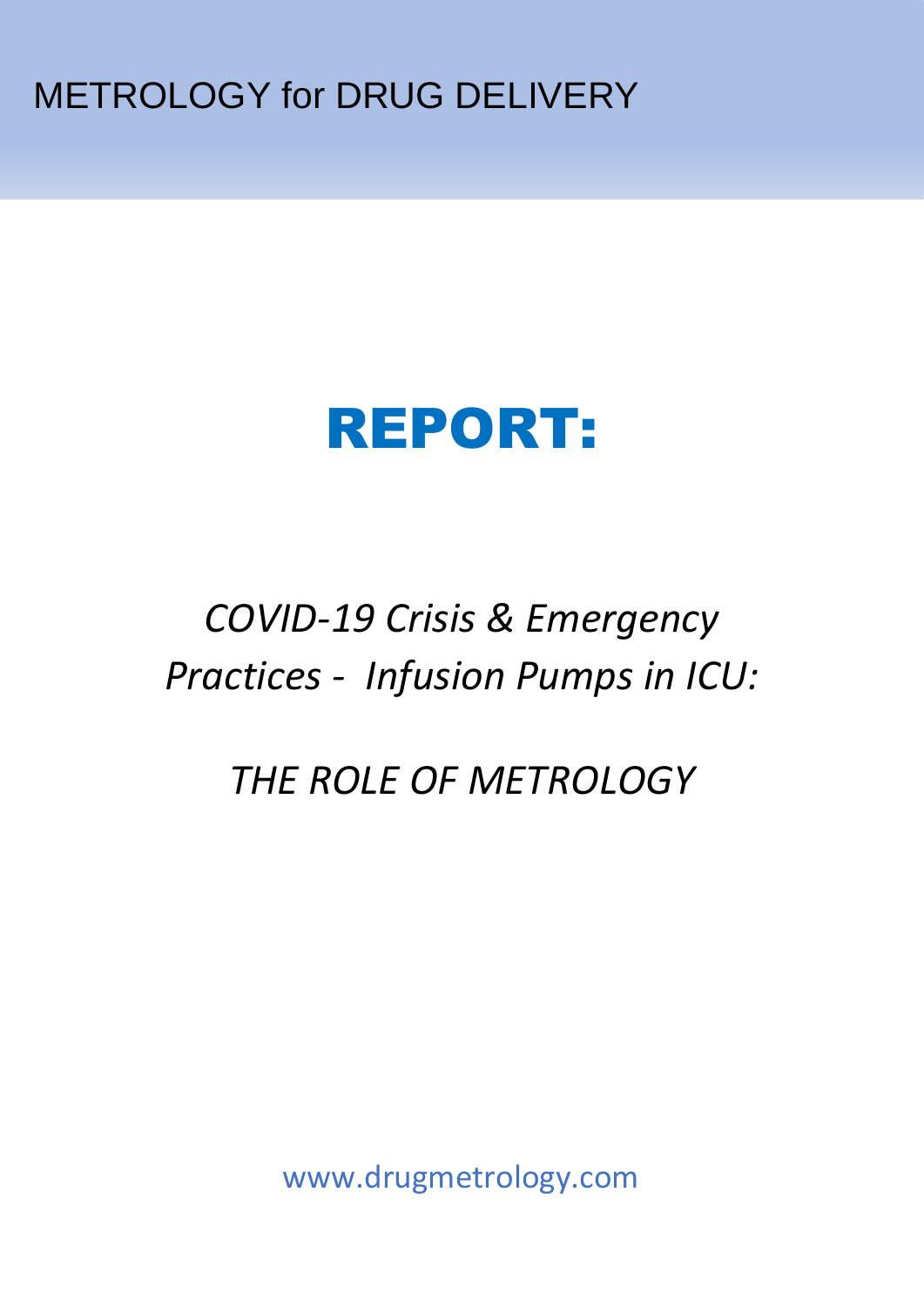This report was produced as a deliverable outlined in the Exploitation Plan, covering a case study from the EMPIR Metrology for Drug Delivery (MeDD II) project. The three-year European project commenced on 1<sup>st</sup> June 2019 and focused on providing traceable measurements of volume, flow and pressure of existing drug delivery devices and mixing behaviour and occlusion phenomena in multi-infusion systems. For more details about this project, please visit [www.drugmetrology.com](http://www.drugmetrology.com/)

#### This report was written by:

| IPO               | ebatista@ipq.pt                 |
|-------------------|---------------------------------|
| EIM               | zoe@eim.gr                      |
| <b>NEL</b>        | Emmelyn.Graham@tuv-sud.co.uk    |
| UMCU              | A.M.D.E.Timmerman@umcutrecht.nl |
| IPO.              | afurtado@ipq.pt                 |
| <b>Bronkhorst</b> | j.c.lotters@bronkhorst.com      |
| <b>INESC-MN</b>   | vsilverio@inesc-mn.pt           |
|                   |                                 |



The EMPIR initiative is co-funded by the European Union's Horizon 2020 research and innovation programme and the EMPIR Participating States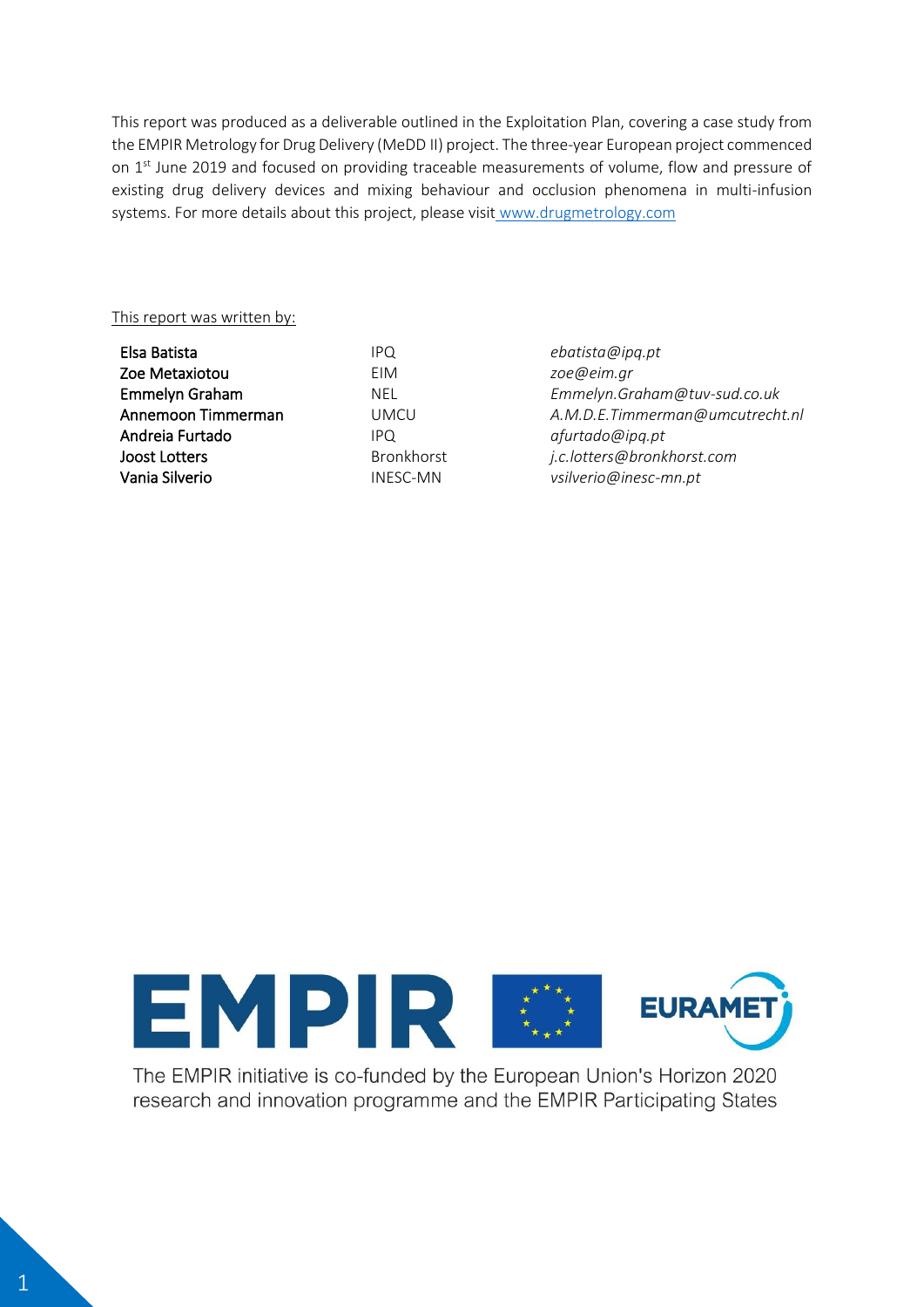### Contents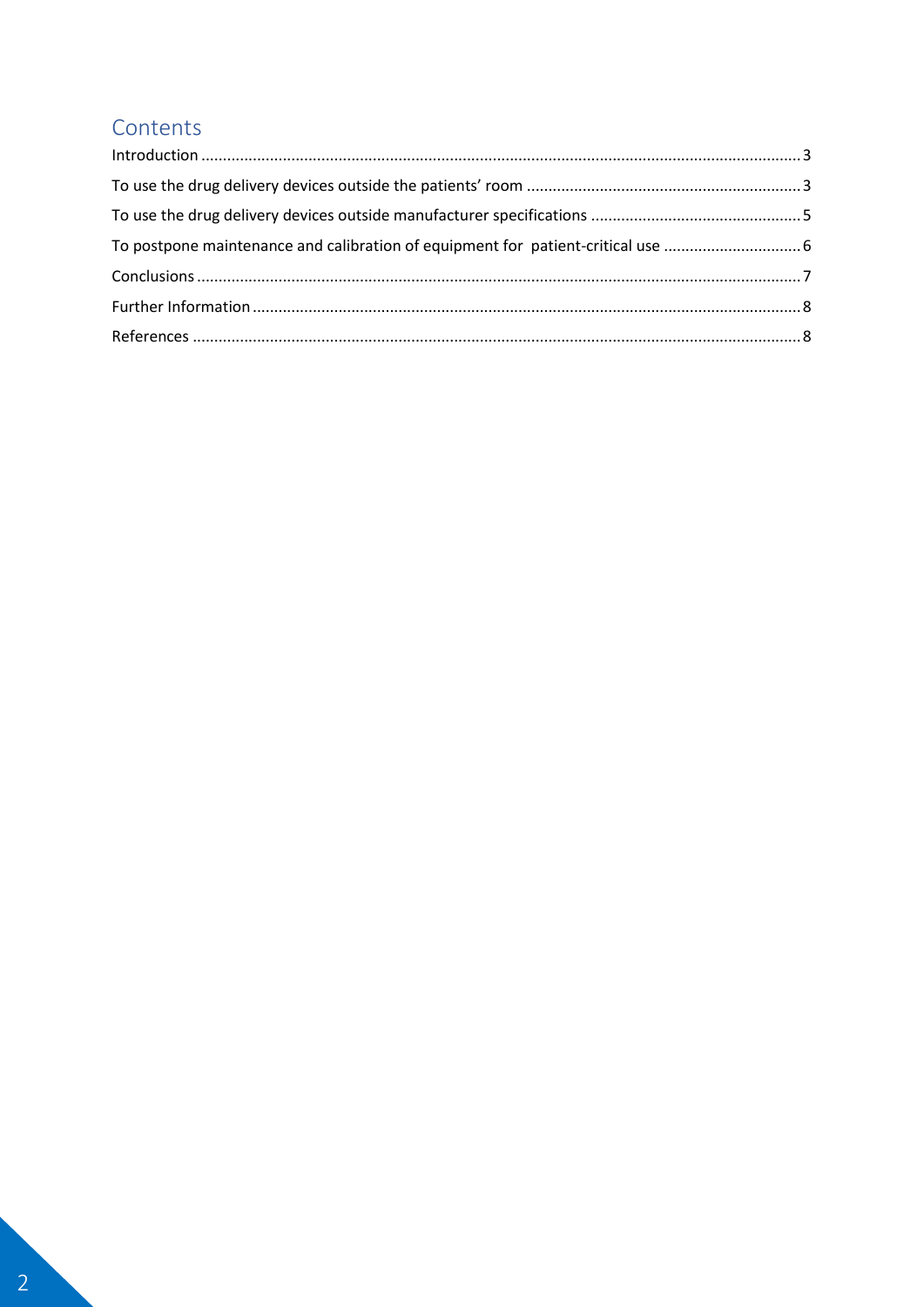#### <span id="page-3-0"></span>Introduction

The unprecedented conditions that Public Health Institutions are experiencing due to COVID-19 pandemic crisis has forced Hospital Administrations to take measures outside the usual work practices in order to manage several challenges, including:

- reduction of exposure of health care staff to COVID-19
- preservation of personal protective equipment (PPE)
- management of shortages of equipment
- management of wastage of now-very-scarce critical medications needed for Covid19 care and other critical drugs or substances
- management of staff shortage and reorientation of staff to areas outside their usual area of expertise

The extraordinary measures taken by some hospitals include:

- to use the drug delivery devices outside the patients' room
- to use the drug delivery devices with associated clinical risks and lower accuracy
- to postpone the deadlines of maintenance and calibration of equipment with critical use

These practices might seem necessary to preserve the patient care. But they can lead to large dosing errors that can result in adverse incidents, morbidity and mortality. Therefore, it is fundamental to make a careful and responsible assessment of the risks related to these extraordinary practices. The MeDD II project members can provide expert metrological and clinical physics advice regarding issues related to infusion risks to prevent the incorrect use of drug delivery devices. As so, it is recommended that hospital management appoints a supervisor (metrology expert or has expert vision provided by metrologists to the decision making) to determine in consultation with the medical specialists, users of infusion pumps and support departments what is necessary and suitable and to advise on safe use.

How can metrology help? Three common issues related to drug infusion have been identified following the extraordinary measures and recommendations to tackle them are given below.

#### <span id="page-3-1"></span>To use the drug delivery devices outside the patients' room

Several hospitals are now using extension sets to position infusion pumps outside of COVID-19 patients' rooms to preserve personal protective equipment (PPE) and reduce the frequency of exposure that nurses would ordinarily experience by going into patients' rooms to manage infusions. But this procedure raises several concerns, mainly:

- 1. Are the risks of these practices acceptable in order to sustain safe patient care?
- 2. Is the delivery through long extension tubing appropriate for the specific medication to be administered to the patient?
- 3. Is the accuracy of the device affected by this setup with extension sets?
- 4. Are there limitations in the performance of the infusion pump stated by the manufacturer?
- 5. Are there risks for infection?
- 6. Is this setup going to lead to significant preservation of PPE?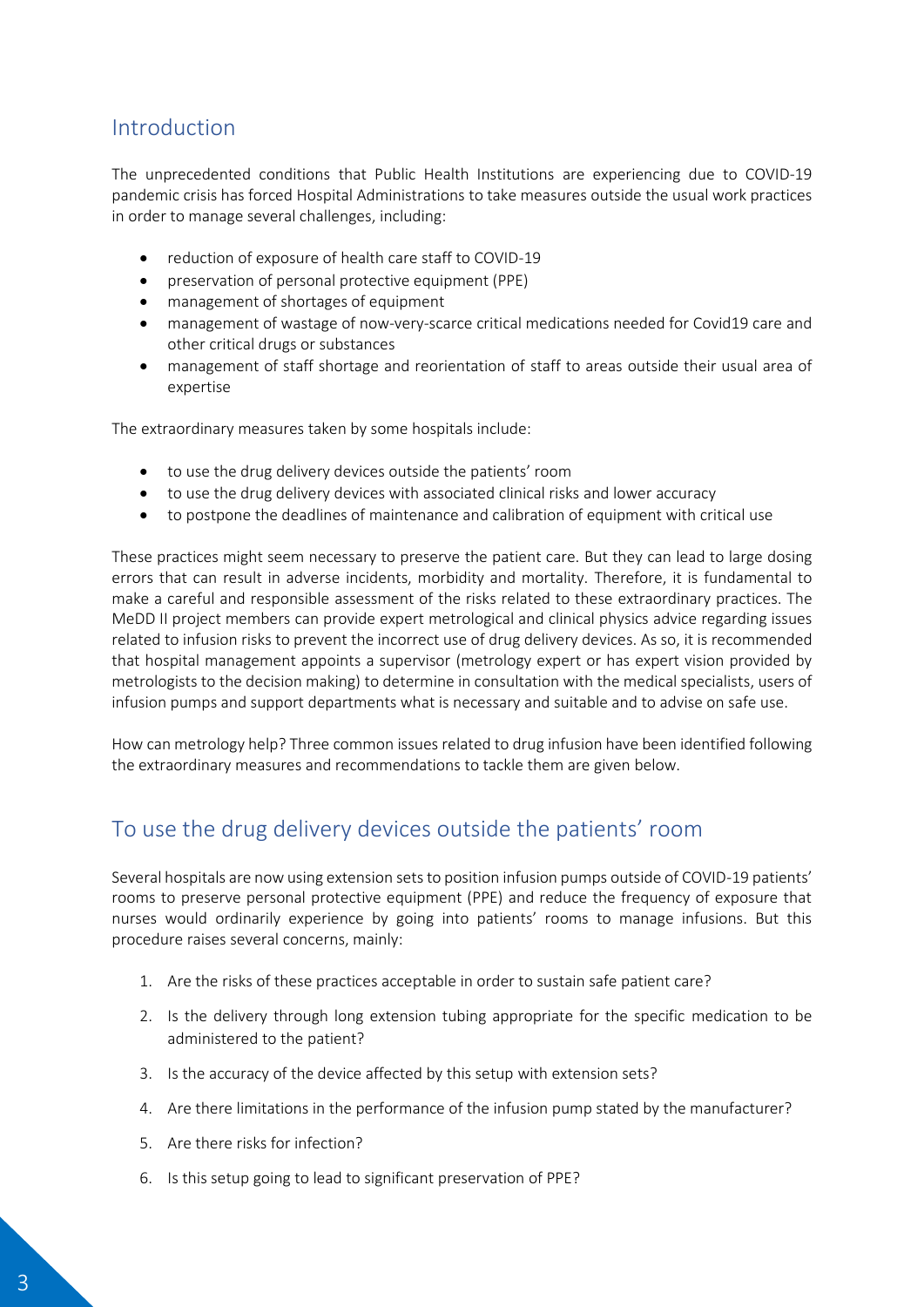- 7. Are there other and/or bettersolutions for saving PPE use, *e.g.*remote control, robots, reusable PPE?
- 8. Who much wastage of now-very-scarce critical medications before enter into patient?





There are many risks associated to the infusion device setup, the first related to the use of extension tubing (or multiple extension sets connected in series), namely:

- the priming volume increases with extensions;
- there is an increase in fluid flow resistance;
- the flow accuracy may be affected, specially at low flow rates and there is a risk of underinfusion;
- longer extensions with smaller inner diameters and higher flow rates are most likely to cause some slowing, up to 10%;
- more bubbles may be found in the system due to incorrect priming and extra connections fluid;
- time to detect occlusions will be longer as extension length increases:
- viscous solutions, e.g. D20%, will increase the slowing effect;
- viscosity effects can occur in long extensions resulting in occlusion alarms.

The second issue is related to the **position of the instrument**. Being outside the patients' room can lead to problems related to:

- the lack of available power outlets;
- poor accessibility to corridors and to rooms. The distance and fire regulations may not be adhered to;
- drug delivery errors resulting from the lack of tube labelling inside and outside the room;
- incorrectly attached tubing which may lead to tube disconnection;
- tube routing into the patients' room while closing the door which may deflect or even seal the tubing, thus increasing fluid flow resistance;
- waste of critical drugs;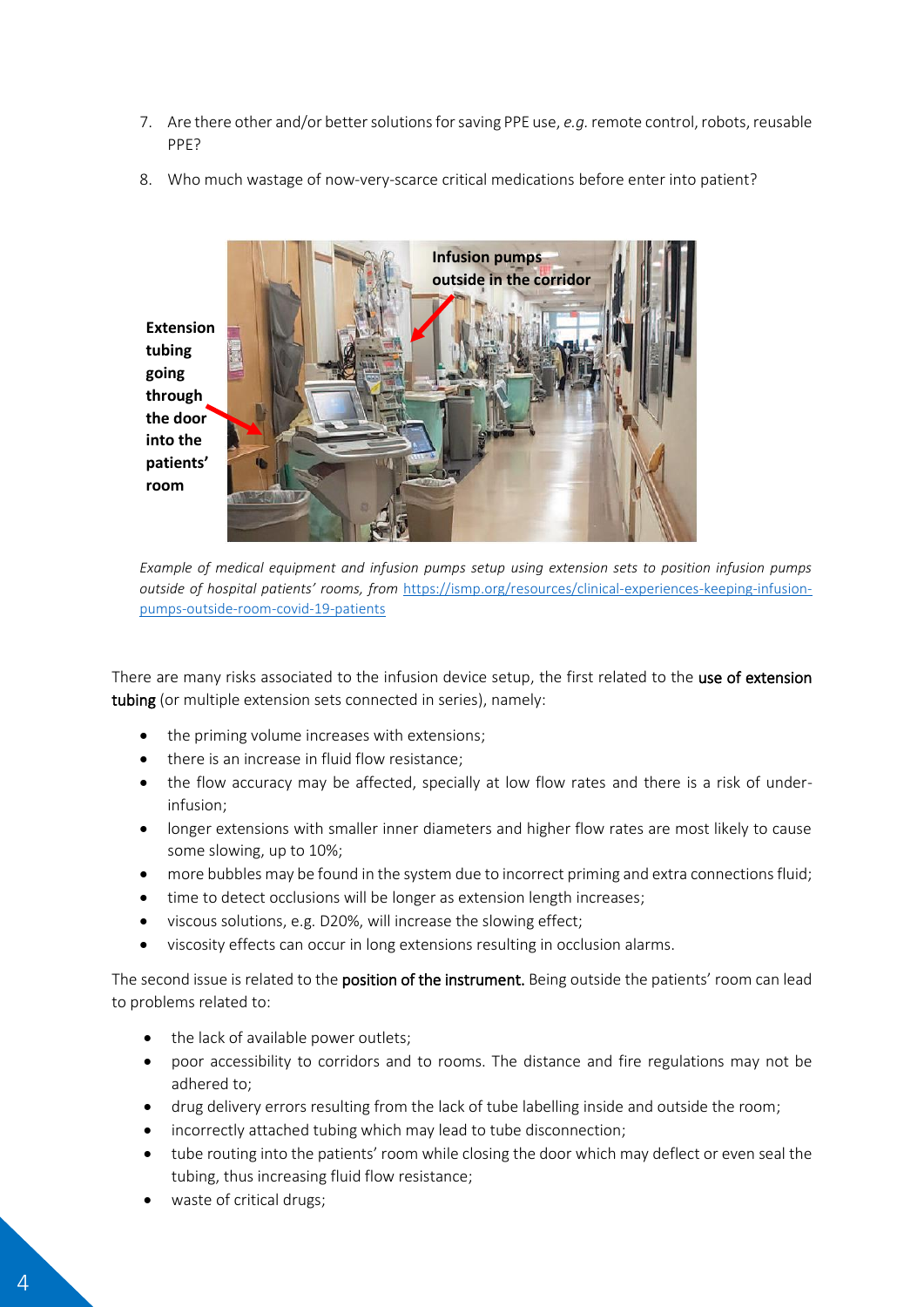failure of regulatory compliance when tubing is routed into negative pressure rooms.

By specifying the inner diameter and length of an extension line and the flow rate and fluid viscosity it is possible to estimate the impact on flow rate accuracy. This information can be found in www.ecri.org.

Smaller tubing is easier to route under doorways and usually less susceptible to mechanical occlusion.

The concern for delay for medication reaching the patient and the complications of dead volume when two or more medications are blended at the pump end can be mitigated by minimizing the priming volume of the extension line.

It is recommended to test the flow rate and volume delivered when using extension lines, especially at low flow rates. These changes will strongly impact the accuracy of the device due to modifications in the setup. Ultimately, the pump will not perform according to the specifications of the manufacturer.

All the issues above must be carefully considered by the Supervisor and team when using extensions of tubing and moving the instruments outside the patients' room. The pros and cons must be thoroughly evaluated to guarantee the staff safety as well as the patient safety.

## <span id="page-5-0"></span>To use the drug delivery devices with associated clinical risks and lower accuracy

As a result of the impending shortages during the COVID-19 crisis, health professionals are prompted to partially replace syringe infusion pumps by lower-accuracy volumetric infusion pumps. Is possible to do so in a controlled and safe way in order to minimize clinical risks and to prevent adverse incidents, morbidity and mortality increase.

Volumetric infusion pumps can produce, due to their mechanical design, a continuously oscillating dosing error in the flow rate (*Q*) of approximately 1.5 mL/h, which, depending on the specific drug and treatment needs, can pose significant risks on patient safety. To ensure this oscillation of 1.5 mL/h is always less than 10% of the setpoint flow rate, a flow rate greater than or equal to 15 mL/h is required.



 *Volumetric pump Q ≥ 15 mL/h*

Recommendations to correctly use infusion pumps without compromising the patient safety are: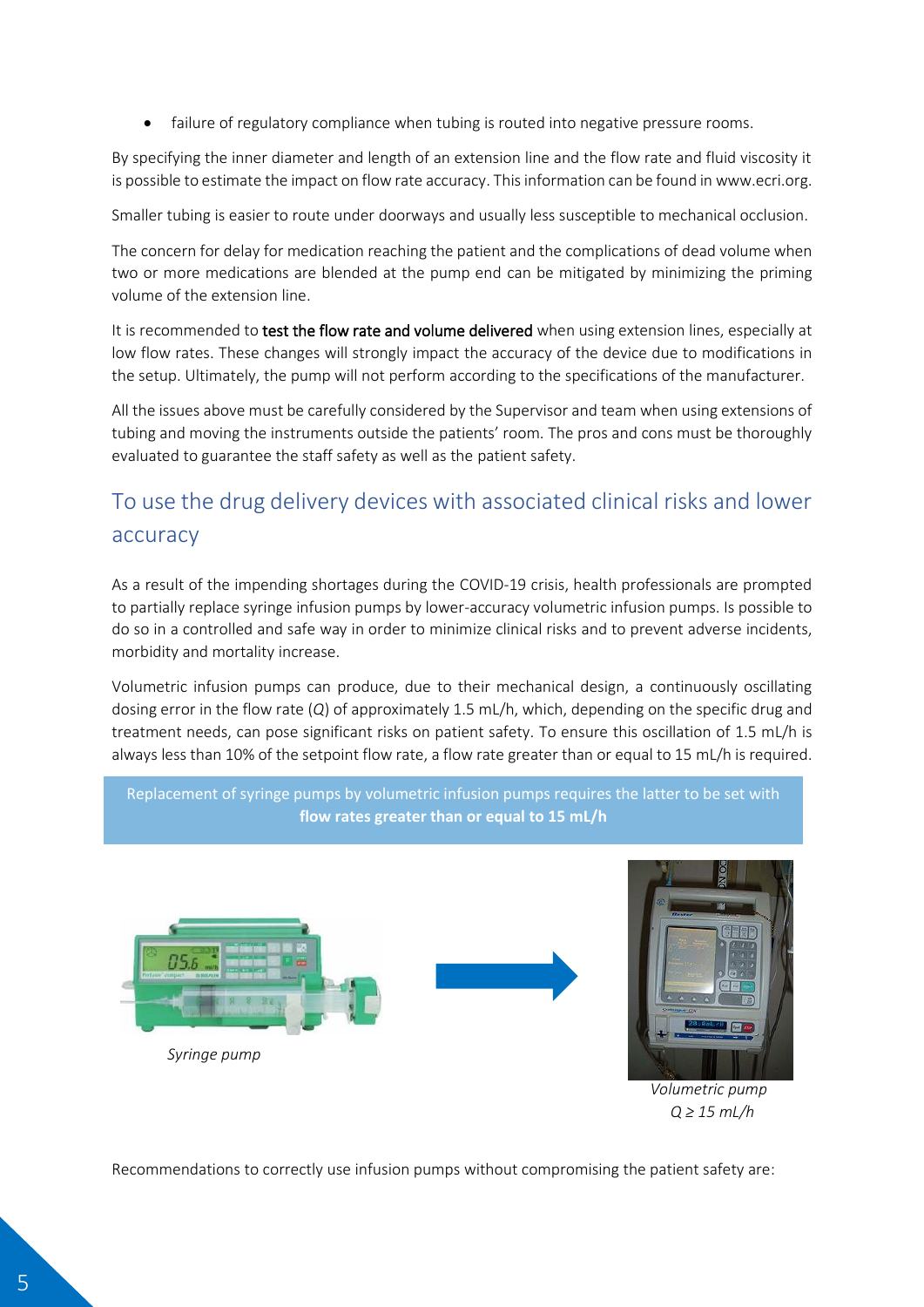- 1. when replacing a syringe infusion pump by a volumetric infusion pump, a good rule of thumb is: the flow rate of the volumetric pump needs to be greater than or equal to  $15 \text{ mL/h}$  to conserve the necessary accuracy;
- 2. the infusion bag needs to be connected to a separate lumen within the catheter;
- 3. when connecting a syringe pump and a volumetric pump on the same lumen, the flow rate of both pumps must be the same and individually greater than or equal to 15 mL/h.
- 4. when multiple pumps are connected on the same lumen make sure to:
	- $1<sup>st</sup>$  CLOSE ALL infusion taps and stop cocks directly connected to that single lumen;
	- 2<sup>nd</sup> exchange syringes, pumps, etc.;
	- 3<sup>rd</sup> reactivate all pumps;
	- 4 th OPEN ALL infusion taps;

#### *NEVER USE A VOLUMETRIC PUMP FOR:*

- highly active substances, or substances having a short half-life  $(t_{1/2})$ ;
- Noradrenaline.

If variations to manufacturer specifications related to accuracy of the results are introduced in a clinical protocol this should be validated by performance tests done by qualified laboratories, mainly National Metrology Laboratories and Accredited Laboratories, to ensure the high confidence necessary.

## <span id="page-6-0"></span>To postpone maintenance and calibration of equipment for patient-critical use

As a result of the impending shortages and duration of treatments during the COVID-19 crisis, health professionals are being prompted to postpone the periodic maintenance and verification services of the drug delivery devices. However, this situation can cause serious unidentified dosing errors due to the lack of metrological performance of the pumps according to manufacturer or user specification. Ultimately it can lead to adverse incidents, morbidity and mortality.

To prevent dosing errors it is of great importance to adhere to the following standards:

- i. the risk of maintenance delay should be assessed, and the maximum deferral period should be determined (at most 6 month);
- ii. the department must be notified, and maintenance delay should be registered in the equipment management system (at device or instrument type level). Preferably using the existing procedure for granting extension of maintenance;
- iii. users must be certain that the equipment is safe to use. Preferably indicating on the equipment that maintenance has been postponed, but another method of effective communication is also conceivable. The decision to use deviating devices or otherwise, deviating from the normal procedures, should be recorded. A technical risk analysis and clinical risk analysis (within the work process of the syringe drivers is required for high-risk medical devices.

If the need for patient care allows for reduced maintenance time, a quick check can be a good alternative to a planned calibration, providing a good balance between continuity and safety of patient care.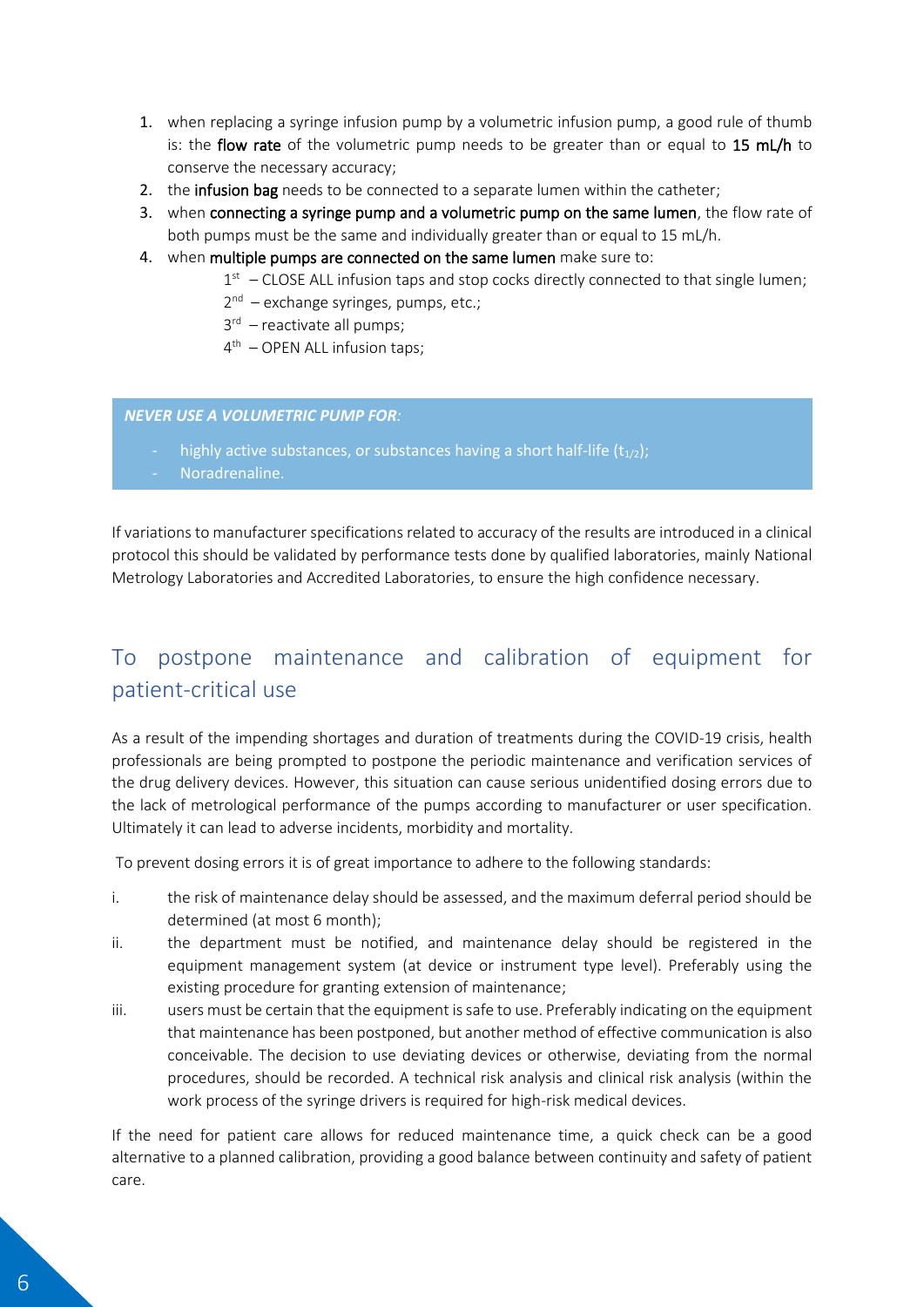Usually the verification of the pumps is performed:

- using a pump device analyzer by the hospital maintenance laboratory;
- using the gravimetric method by National Metrology Laboratories or Accredited Laboratories.

**The internal maintenance officers can perform a quick check of the pumps dosing error using a MEASURING CYLINDER and a STOPWATCH.**

This quick check method has 2 % uncertainty and can be done in 10 minutes by the internal maintenance officers, providing information on the metrological performance and maintenance status of the drug delivery device and evidence to justify extending the verification deadline.



*Quick check on the performance of a syringe pump using simple lab equipment*

#### <span id="page-7-0"></span>Conclusions

To help overcome some current hospital challenges related to drug delivery devices used during the COVID-19 crisis it is recommended that procedures outside the normal work practices can be performed under controlled conditions. It is also very important to understand the clinical risks and what are the technical differences between the different pumps and their use. This will allow to avoid large dosing errors that can result in adverse incidents, morbidity and mortality.

**Understanding the impact of Metrology in the use of drug delivery devices is essential to enable good decision making.**

National Metrology Laboratories can significantly advance the understanding of how drug delivery devices perform. To tackle COVID-19 in extraordinary, non-ideal conditions, testing with the actual fluids used for patient infusions can help identify errors and quantify device uncertainties. These strategies enable the development of best practice and methodologies to use drug delivery devices in challenging conditions.